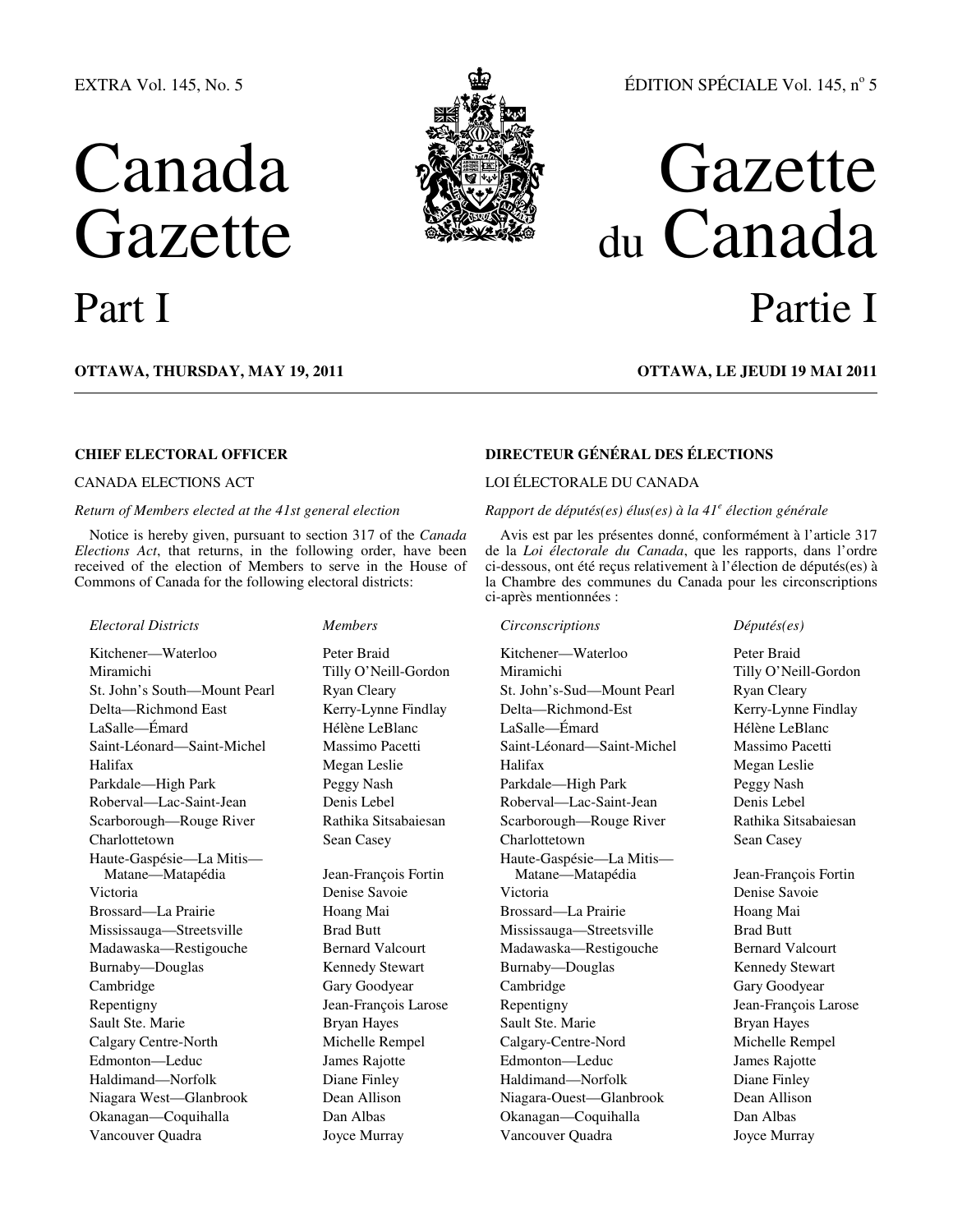*Electoral Districts Members Circonscriptions Députés(es)* 

Kamloops—Thompson—Cariboo Cathy McLeod Kamloops—Thompson—Cariboo Cathy McLeod Welland Malcolm Allen Welland Malcolm Allen Esquimalt—Juan de Fuca Randall C. Garrison Esquimalt—Juan de Fuca Randall C. Garrison Perth—Wellington Gary Schellenberger Perth—Wellington Gary Schellenberger York West Judy Sgro York-Ouest Judy Sgro Saint-Bruno—Saint-Hubert Djaouida Sellah Saint-Bruno—Saint-Hubert Djaouida Sellah Calgary—Nose Hill Diane Ablonczy Calgary—Nose Hill Diane Ablonczy Alfred-Pellan Rosane Doré Lefebvre Alfred-Pellan Rosane Doré Lefebvre Niagara Falls Rob Nicholson Niagara Falls Rob Nicholson Don Valley West John Carmichael Don Valley-Ouest John Carmichael Port Moody—Westwood—Port Winnipeg Centre Pat Martin Winnipeg-Centre Pat Martin Medicine Hat **LaVar Payne** Medicine Hat LaVar Payne **Medicine Hat** LaVar Payne Bramalea—Gore—Malton Bal Gosal Bramalea—Gore—Malton Bal Gosal Ajax—Pickering Chris Alexander Ajax—Pickering Chris Alexander Simcoe North Bruce Stanton Simcoe-Nord Bruce Stanton Acadie—Bathurst Yvon Godin Acadie—Bathurst Yvon Godin Windsor West **Brian Masse** Brian Masse **Brian Masse** Windsor-Ouest Brian Masse Bruce—Grey—Owen Sound Larry Miller Bruce—Grey—Owen Sound Larry Miller Sackville—Eastern Shore Peter Stoffer Sackville—Eastern Shore Peter Stoffer Cariboo—Prince George Dick Harris Cariboo—Prince George Dick Harris Stormont—Dundas—South Ottawa West—Nepean John Baird Ottawa-Ouest—Nepean John Baird Lanark—Frontenac—Lennox and Addington Scott Reid Durham Bev Oda Durham Bev Oda Langley Mark Warawa Langley Mark Warawa Edmonton—Mill Woods— Palliser **Ray Boughen** Palliser Ray Boughen Palliser Ray Boughen Regina—Lumsden—Lake Centre Tom Lukiwski Regina—Lumsden—Lake Centre Tom Lukiwski Cardigan Lawrence MacAulay Cardigan Lawrence MacAulay Edmonton—Sherwood Park Tim Uppal Edmonton—Sherwood Park Tim Uppal Wellington—Halton Hills Michael Chong Wellington—Halton Hills Michael Chong Mississauga East—Cooksville Wladyslaw Lizon Mississauga-Est—Cooksville Wladyslaw Lizon South Surrey—White Rock— St. John's East Jack Harris St. John's-Est Jack Harris Ottawa South David McGuinty Ottawa-Sud David McGuinty Scarborough Centre Roxanne James Scarborough-Centre Roxanne James Halton Lisa Raitt Halton Lisa Raitt Edmonton—Spruce Grove Rona Ambrose Edmonton—Spruce Grove Rona Ambrose Thornhill Peter Kent Thornhill Peter Kent Essex Jeff Watson Essex Jeff Watson Kitchener—Conestoga Harold Albrecht Kitchener—Conestoga Harold Albrecht Laurentides—Labelle Marc-André Morin Laurentides—Labelle Marc-André Morin Richmond Hill Costas Menegakis Richmond Hill Costas Menegakis Burlington Mike Wallace Burlington Mike Wallace Burlington Mike Wallace Egmont Gail Shea Egmont Gail Shea Beauharnois—Salaberry Anne Minh-Thu Quach Beauharnois—Salaberry Anne Minh-Thu Quach Nanaimo—Alberni James Lunney Nanaimo—Alberni James Lunney Windsor—Tecumseh Joe Comartin Windsor—Tecumseh Joe Comartin Elmwood—Transcona Lawrence Toet Elmwood—Transcona Lawrence Toet Saanich—Gulf Islands Elizabeth May Saanich—Gulf Islands Elizabeth May

James Moore

Guy Lauzon

Mike Lake

Russ Hiebert

Port Moody—Westwood—Port Coquitlam James Moore Stormont—Dundas—South Lanark—Frontenac—Lennox and Addington Scott Reid Edmonton—Mill Woods— Surrey-Sud—White Rock—

Guy Lauzon

Mike Lake

Russ Hiebert